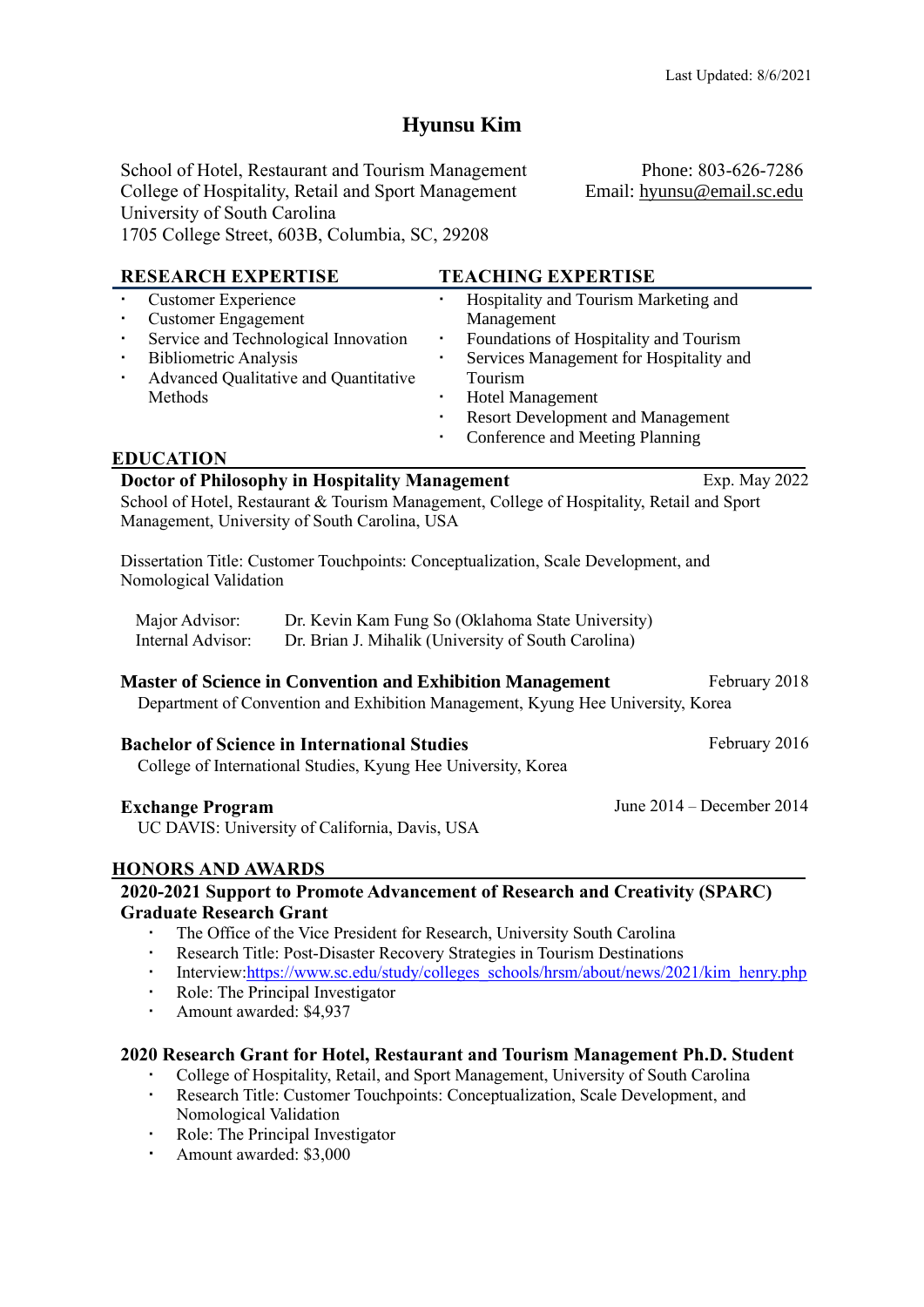#### **2019-2020 Teacher of the Year**

College of Hospitality, Retail, and Sport Management, University of South Carolina

#### **2020 Finalist for Hilton College Hospitality Hackathon**

- Hilton College Hospitality Hackathon. Houston, Texas, August 6-8, 2020
- Title: Community-Based Restaurant Engagement Week (CREW): Revival of Local Hospitality Community

### **2020 Finalist for Researcher of the Year Award and Outstanding Doctoral Student Award**

College of Hospitality, Retail, and Sport Management, University of South Carolina

#### **2020 Outstanding Graduate Student Researcher Award Nomination**

Graduate School, University of South Carolina

# **SCHOLARSHIPS**

**University of South Carolina Full Tuition and Stipend Scholarship for Ph.D. Program**

Scholarship amount for four-years: \$89,544 August 2018 – Present

#### **Kyung Hee University Full Tuition Scholar for Bachelor and Master Programs**

 Merit-based scholarship for the student with the highest academic distinction

March 2010 – December 2010 March 2013 – February 2018

Scholarship amount for six-years: \$46,200

# **REFEREED JOURNAL ARTICLES**

- 1. **Kim, H.,** So, K. K. F., Mihalik, B. J., & Lopes, A. P. (2021). Millennials' virtual reality experiences pre- and post-COVID-19. *Journal of Hospitality and Tourism Management, 48*, 200-209.
- 2. So, K. K. F., **Kim, H.,** & King, C. (2021). The thematic evolution of customer engagement research: A comparative systematic review and bibliometric analysis. *International Journal of Contemporary Hospitality Management.* (In press).
- 3. So, K. K. F., **Kim, H.,** & Min, S. (2021). Creating customer value in the sharing economy: An investigation of Airbnb users and their tripographical characteristics. *International Journal of Contemporary Hospitality Management.* (In press).
- 4. So, K. K. F., **Kim, H.,** & Oh, H. (2020). What makes Airbnb experiences enjoyable? The effects of environmental stimuli on perceived enjoyment and repurchase intention. *Journal of Travel Research, 60*(5), 1018-1038.
- 5. So, K. K. F., Li, X. R., & **Kim, H.** (2020). A decade of customer [engagement](https://www.researchgate.net/publication/337469597_A_decade_of_customer_engagement_research_in_hospitality_and_tourism_A_systematic_review_and_research_agenda?_sg=dPhiEjHiFt_ze85iDaHLcK_ZP3w5ODscyNlBI28SYX980RU1_rA6T665YtjYYlIXUNk6IqQgugYSyA.NG218cvcHn7lwXE8UTCFCNCfLqofVDNV355TRTN169dPXmFUj6zwqaZB_x2dNP_3kAz_tDJjtnRIlk2rVUB98w) research in hospitality and tourism: A [systematic](https://www.researchgate.net/publication/337469597_A_decade_of_customer_engagement_research_in_hospitality_and_tourism_A_systematic_review_and_research_agenda?_sg=dPhiEjHiFt_ze85iDaHLcK_ZP3w5ODscyNlBI28SYX980RU1_rA6T665YtjYYlIXUNk6IqQgugYSyA.NG218cvcHn7lwXE8UTCFCNCfLqofVDNV355TRTN169dPXmFUj6zwqaZB_x2dNP_3kAz_tDJjtnRIlk2rVUB98w) review and research agenda. *Journal of Hospitality & Tourism Research, 44*(2), 178-200.
- 6. **Kim, H.,** & Kim, C. (2018). A study on influencing factors and outcomes for cooperative governance of the Touredoore: Perspective on moderating effects of Tourdoore producers' roles. *International Journal of Tourism and Hospitality Research*. *32*(7), 35-50 (Korea Citation Index).
- 7. Kim, Y., **Kim, H.,** & Kim, B. (2018). Estimating the destination of dark tourism for statue of peace: Using two stage contingent valuation method. *Tourism Management Research Organization. 83*, 237-258 (Korea Citation Index).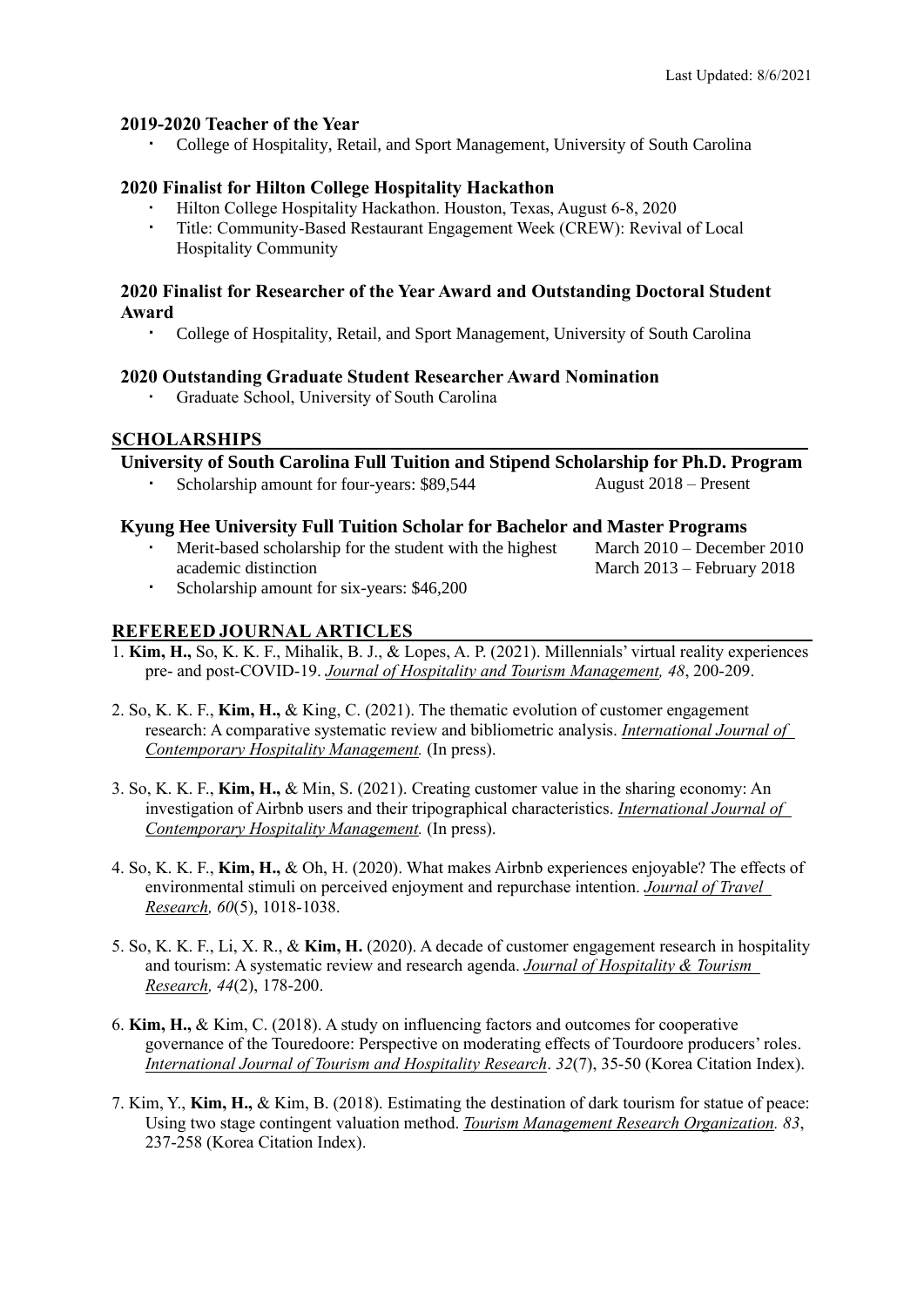- 8. **Kim, H.,** Kim, M, & Kim, C (2018). Moderating effects of perceived behavioral control on the relationships among exhibition sales promotions and purchase intention. *Korean Science & Art Forum. 31*, 105-118 (Korea Citation Index).
- 9. **Kim, H.,** & Kim, C. (2016). The impact of servicescapes on employees' customer orientation participating in exhibition. *International Journal of Trade Fairs and Exhibition Studies*. *3*(25), 139-161 (Korea Citation Index).

#### **REFEREED JOURNAL MANUSCRIPTS UNDER REVIEW**

- 1. **Kim, H.,** & So, K. K. F. (Under second review). Two decades of customer experience research in hospitality and tourism: A bibliometric analysis and thematic content analysis. *International Journal of Hospitality Management*.
- 2. **Kim, H.,** Li, J., & So, K. K. F. (Invited to revise and resubmit). Enhancing consumer confidence and response efficacy in tourism: Typology and effectiveness of the hotel industry's responses to COVID-19. *Journal of Travel Research*.
- 3. **Kim, H.,** So, K. K. F., & Mihalik, B. J. (Invited to revise and resubmit). A triadic perspective on service failure and service recovery in peer-to-peer accommodations. *International Journal of Hospitality Management*.
- 4. **Kim, H.,** So, K. K. F., & Wirtz, J. (Under review). Service robots: The effects of human-robot interaction on rapport, trust, uniqueness neglect, and behavioral intention. *Tourism Management*
- 5. So, K. K. F., **Kim, H.,** He, Y., & Li, X. R. (Under review**)**. Mapping service innovation research in hospitality and tourism: An integrative bibliometric analysis and research agenda. *Cornell Hospitality Quarterly*.

#### **RESEARCH IN PROGRESS**

- 1. **Kim, H.,** Shin, H. H., & So, K. K. F. (Preparing for submission). Actor value formation in a peerto-peer accommodation: A mixed-methods approach. Targeted *Journal of Hospitality & Tourism Research*.
- 2. So, K. K. F., **Kim, H., &** Liu, S. Q. (Preparing for submission). Artificial intelligence in service management. Targeted *Journal of Business Research*.
- 3. So, K. K. F., Li, J., & **Kim, H.** (Preparing for submission). Scale development in tourism and hospitality research: Cross-sectional versus longitudinal data. Targeted *Journal of Travel Research*.
- 4. **Kim, H.,** & So, K. K. F. Customer journey and customer touchpoints: Theoretical foundations and research directions. Targeted. *Journal of Service Management*.
- 5. **Kim, H.,** & So, K. K. F. Customer touchpoints: Scale development and validation of accommodations. Targeted *Journal of Travel Research*.
- 6. **Kim, H.,** & So, K. K. F. Customer touchpoints, customer engagement, and co-creation experience: Findings from symmetric and asymmetric approaches. Targeted *Tourism Management*.
- 7. **Kim, H.,** & So, K. K. F. A meta-analysis of the antecedents and consequences of customer experience. Targeted *Journal of Business research*.
- 8. **Kim, H.,** & So, K. K. F. Post-disaster recovery strategies in tourism destinations. Targeted *Tourism Management*.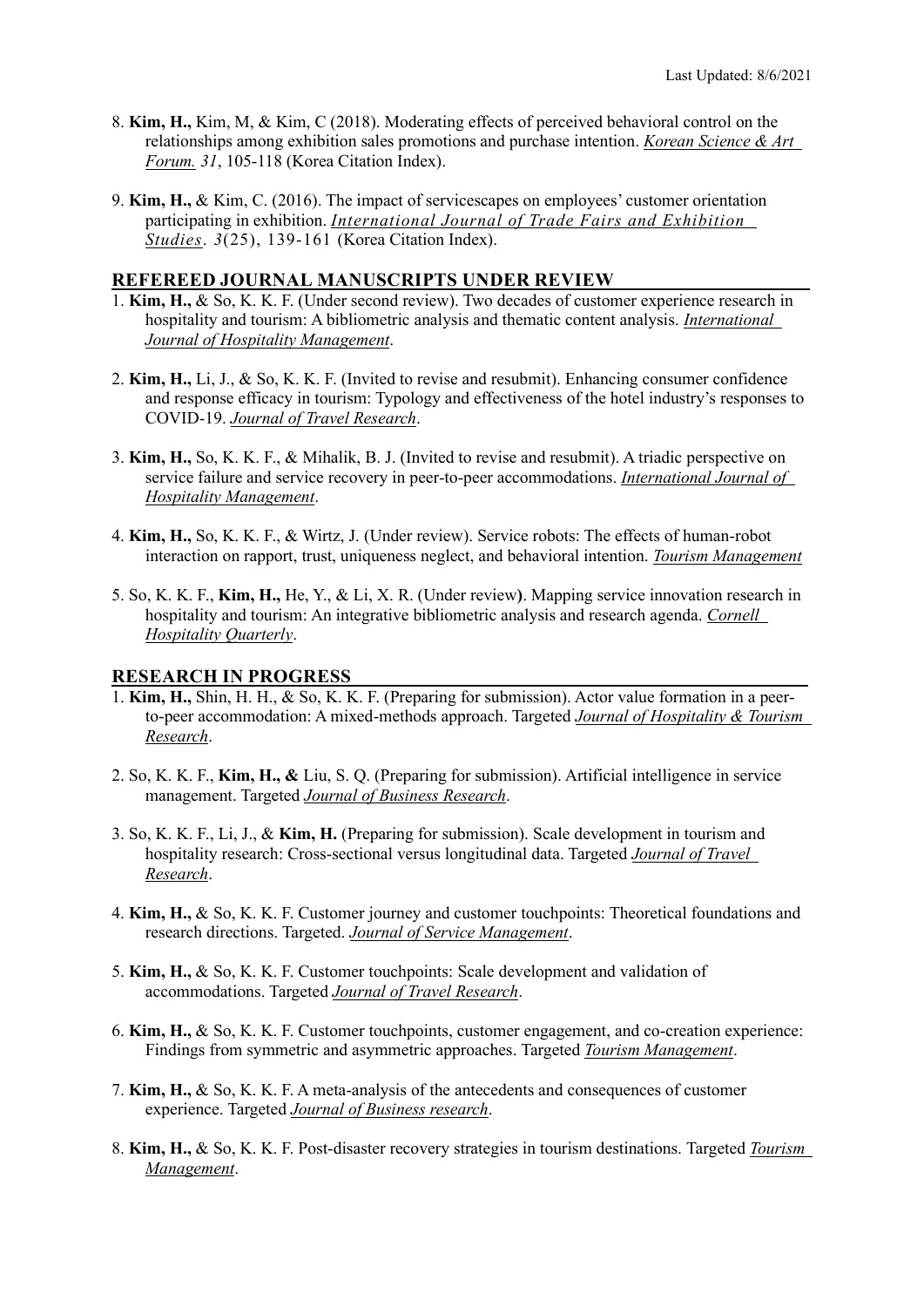- 9. **Kim, H.,** Li, J., & So, K. K. F. The effects of social influencers and argument quality on online engagement and behavior. Targeted *International Journal of Hospitality Management*.
- 10. Li, J., **Kim, H.,** & So, K. K. F. Exploring antecedents and outcomes of destination psychological ownership. Targeted *Tourism Management*.

#### **CONFERENCE PROCEEDING**

- 1. **Kim, H.,** Li, J., & So, K. K. F. (2021). The hotel industry's responses to COVID-19: Insight from hybrid thematic analysis and experience research. *The 51st TTRA International Conference*, held virtually, June 14-16, 2021.
- 2. So, K. K. F., Li, J., & **Kim, H.** (2021). A comparison of cross-sectional versus longitudinal data in scale development in tourism and hospitality research. *2021 Annual ICHRIE Conference*, held virtually, July 29-31, 2021.
- 3. **Kim, H.,** & So, K. K. F., & Mihalik, B. J. (2021). A bibliometric analysis and thematic analysis of 21 years of customer experience research in hospitality and tourism. *The 90th 2021 TOSOK Seoul International Tourism Conference*, Seoul, Korea, July 7-9, 2021.
- 4. **Kim, H.,** & Shin, H. H., & So, K. K. F. (2021). Actor interactive value formation in a peer-to-peer accommodation: Insight from text-mining. *The 26th Annual Graduate Education Graduate Student Research Conference in Hospitality and Tourism*, Houston, Texas, January 7-9, 2021.
- 5. **Kim, H.,** & So, K. K. F., & Mihalik, B. J. (2020). Who should we really blame? Service failure and recovery in peer-to-peer accommodations. *The 25th Annual Graduate Education and Graduate Student Research Conference in Hospitality and Tourism*, Las Vegas, Nevada, January 3-5, 2020.
- 6. Mihalik, B. J., Lopes A. P., & **Kim, H.** (2019). Tracking public opinion of the United States Olympic committee (USOC), *3 rd World Association for Sport Management*, Santiago, Chile. October 16.
- 7. So, K. K. F., & **Kim, H.,** & Oh, H. (2019). Environmental stimuli of Airbnb experiences, perceived enjoyment, and repurchase intention: Findings from multiple studies. *The 50th TTRA International Conference*. Melbourne, Australia. June 25, 2019.
- 8. So, K. K. F., & **Kim, H.,** & Zhu, G., & Wirtz, J. (2019). Artificial intelligence in service management: Testing the service robot acceptance model (sRAM). *2019 APacCHIRE & EuroCHRIE JOINT Conference*, Hong Kong, China, May 23, 2019.
- 9. **Kim, H.,** & So, K. K. F., & Oh, H. (2019). The role of perceived enjoyment in Airbnb experiences and repurchase intention. *The 24th Annual Graduate Education and Graduate Student Research Conference in Hospitality and Tourism*, Houston, Texas, January 3-5. 2019.
- 10. **Kim, H.,** & Kim, C. (2016). Moderating effects of perceived behavioral control on the relationships among exhibition sales promotions and purchase intention. *The Knowledge Management Society of Korea Fall Conference*, Seoul, Korea, December 16, 2016.
- 11. **Kim, H.,** & Kim, C. (2016). The impact of servicescapes on employees' customer orientation participating in exhibition: The moderating effect of organizational commitment. *Korea Convention Society Fall Conference*. Gunsan, Korea. November 11, 2016.
- 12. Kim, C., Kim, E., & **Kim, H.** (2016). Cross-cultural paradigm for measuring the hotel brand equity: Perspective on individualism and collectivism. *International Conferences on Tourism 2016*, Napoli, Italy, June 30, 2016.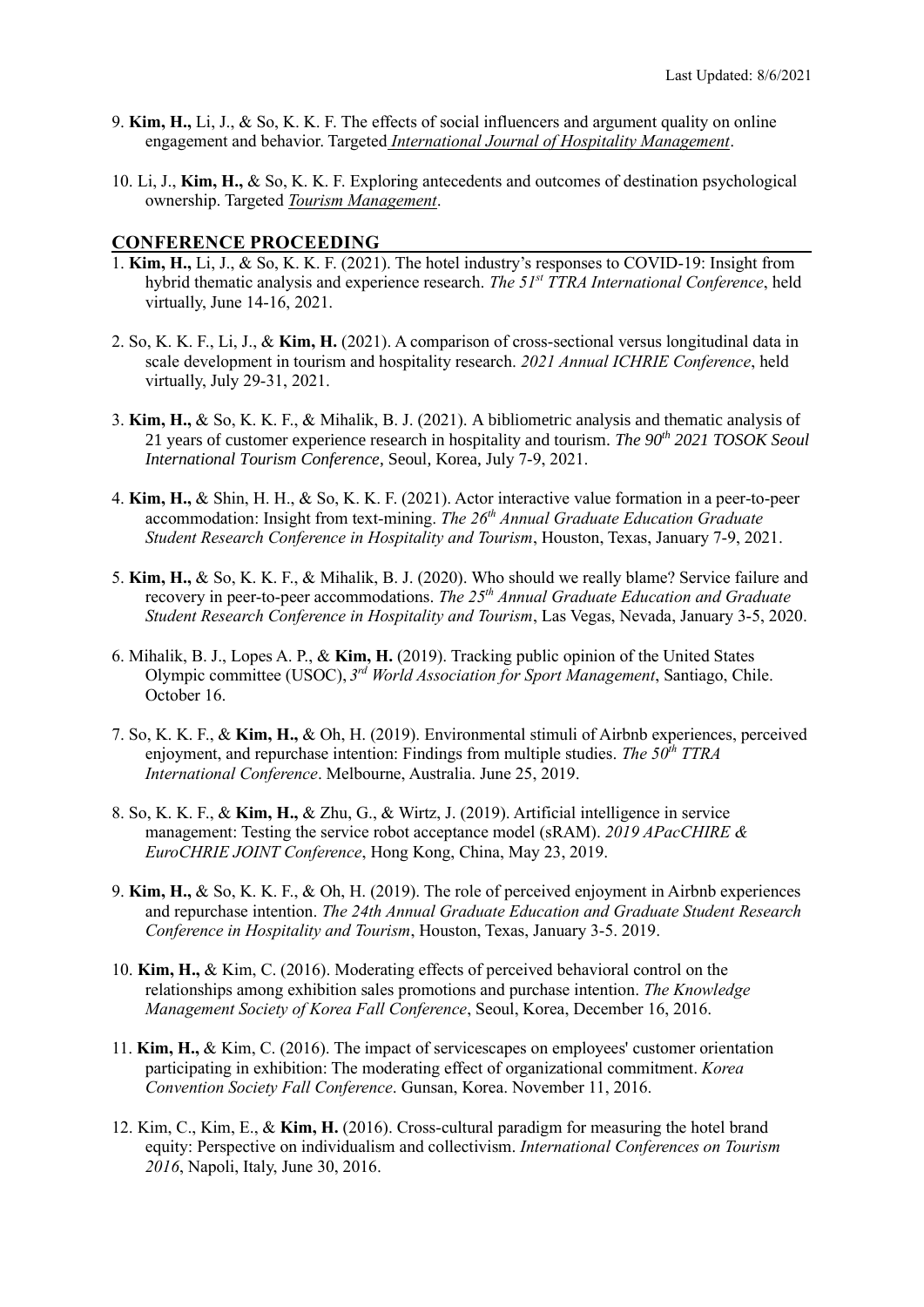# **RESEARCH PROJECTS AND INDUSTRY GRANTS**

# **Post-Disaster Recovery Strategies in Tourism Destinations**

- Funded by the Office of the Vice President for Research, University South Carolina
- The purpose of the project: to propose a framework for post-disaster recovery strategies and tests the effects of post-disaster recovery strategies in tourism destinations
- May 2021 July 2022
- Role: The Principal Investigator
- Amount awarded: \$4,937

### **Attracting "Hot" Asian Tourist Markets to the Real Southern Hotspot**

- Funded by the Columbia Metropolitan Convention & Visitors Bureau
- The purpose of the project: to investigate Asian visitors in terms of their motivations, perceptions, activities, preferences, and constraints in visiting Columbia
- June 2017 September 2018
- Role: Assistant Researcher
- Amount awarded: \$25,000

# **The Effect of Lodging Tax Increases on U.S. Destinations**

- Funded by the American Hotel & Lodging Educational Foundation
- The purpose of the project: to examine the effects of lodging tax increases on tourism destinations in the US
- November 2017 April 2018
- Role: Assistant Researcher
- Amount awarded: \$56,177

## **An Interdisciplinary Investigation of Chinese Outbound Tourism to Oman: Insights from Traditional Data Collection Methods and Big Data Analytics**

- Proposal submitted to University of South Carolina ASPIRE II in February 2019
- The purpose of the project: identify travel perceptions in the form of destination image as compared with regional tourism competitors.
- Role: Assistant Researcher
- Amount requested: \$59,144 (unfunded)

# **Social Media Listening Software Lease Proposal**

- Proposal submitted to University of South Carolina ASPIRE III in February 2019
- The purpose of the project: to request the University's research and teaching infrastructure by funding an initial 12-month lease for the College of Hospitality, Retail and Sport Management faculty and students to access a robust social media listening software package, Crimson Hexagon
- Role: Assistant Researcher
- Amount requested: \$9,542 (unfunded)

# **Proposal of Korean Content to Galaxy Macau**

- Funded by the Galaxy Macau
- The purpose of the project: to propose Korean cultural contents for the  $3<sup>rd</sup>$  and  $4<sup>th</sup>$  business development plan of Galaxy Macau
- December 2016 February 2017
- Role: Assistant Researcher
- Amount awarded: \$20,000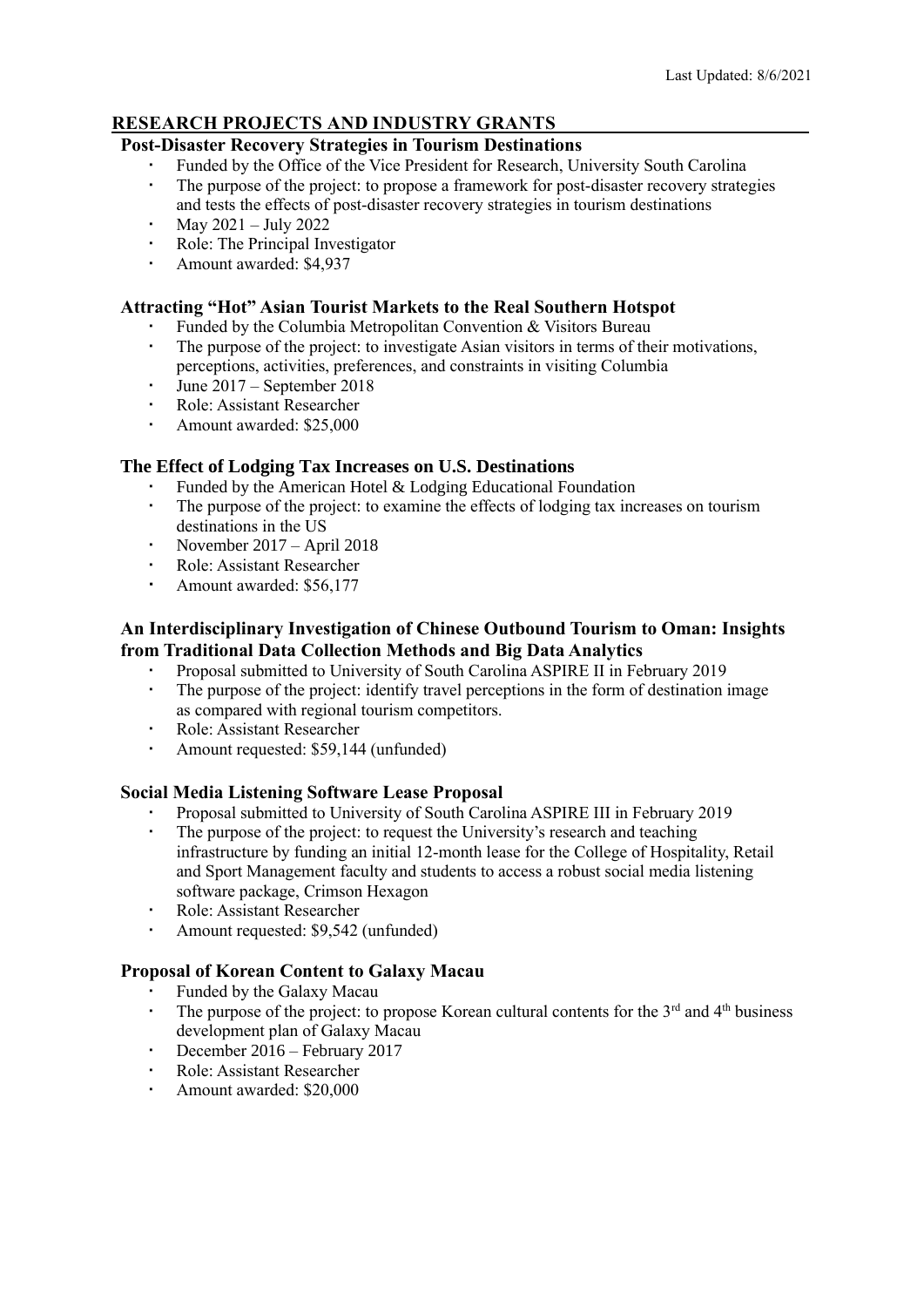# **Strategies to Attract and Promote Cooperation of International Organizations**

- Funded by the Global Urban Partnership Division of Seoul Metropolitan Government
- The purpose of the project: to strengthen Seoul city's status as an international city
- October 2016 May 2017
- Role: Assistant Researcher
- Amount awarded: \$67,000

## **Proposal of Strategies to Promote City Tour for Each Providence and Exclusive Content Development**

- Funded by the Korean Tourism Organization
- The purpose of the project: to develop contents of city tour programs and invigorate local government
- $\cdot$  June 2016 December 2016
- Role: Assistant Researcher
- Amount awarded: \$42,500

# **UNWTO Asia/Pacific Newsletter: Contemporary Tourism Issues in Asian Pacific**

- Funded by the UNWTO and ministry of Culture, Sports and Tourism in Korea
- The purpose of the project: to search, report, and write contemporary tourism issues in 'UNWTO AsiaPacific Newsletter'
- April 2016 January 2017
- Role: Assistant Researcher
- Amount awarded: \$78,000

# **Report on Exhibition Convention of Global Business Center (GBC): Market analysis and Content and Operational Management**

- Funded by the COEX Convention Center and Hyundai Motor Company
- The purpose of the project: to analyze the operational requirements of an exhibition convention center in Hyundai motor's global business center
- March 2016 October 2016
- Role: Assistant Researcher
- Amount awarded: \$53,000

#### **INDUSTRY EXPERIENCES**

| <b>Mayfield Hotel</b><br>Marketing & Sales Department, Korea                                                                  | March $2018 - \text{July } 2018$ |
|-------------------------------------------------------------------------------------------------------------------------------|----------------------------------|
| <b>Convention and Exhibition Center (COEX)</b><br>Convention Team, Korea                                                      | May 2017 – July 2017             |
| <b>Korea International Exhibition Center (KINTEX)</b><br>Exhibition Marketing Team, Korea                                     | May $2016 - \text{July } 2016$   |
| <b>Ambassador Hotel Group</b><br>Grand Ambassador Seoul Associated with Pullman, Korea<br><b>Front Office Department</b><br>٠ | December $2015 - March 2016$     |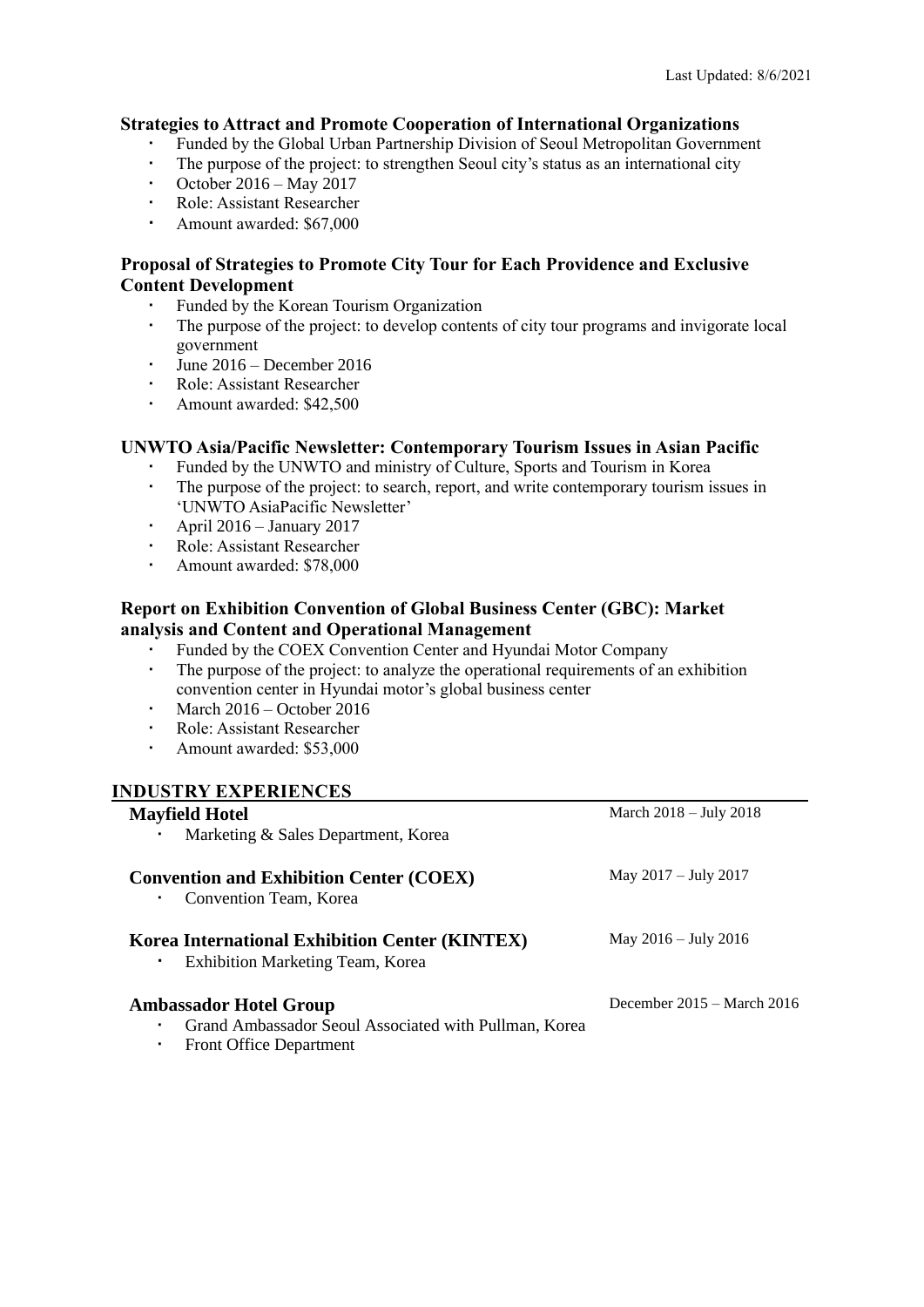# **TEACHING EXPERIENCES**

**Instructor:** University of South Carolina

- HRTM 388 Resort Development and Management [In-person course], Fall 2021
- HRTM 388 Resort Development and Management [In-person course], Spring 2021, **Evaluation: 4.54/5**
- HRTM 388 Resort Development and Management [In-person course], Fall 2020, **Evaluation: 4.39/5**
- HRTM 110 Introduction to Hospitality Industry [Hybrid course], Spring 2020, **Evaluation: 4.59/5**
- HRTM 110 Introduction to Hospitality Industry [In-person course], Fall 2019, **Evaluation: 4.23/5**

**Teaching Assistant:** University of South Carolina

- HRTM 280 Foundations of Tourism, Spring 2021
- HRTM 364 Global Travel and Tourism, Fall 2020
- **HRTM 280 Foundations of Tourism, Fall 2020**
- HRTM 364 Conference and Meeting Planning, Fall 2020
- HRTM 388 Resort Development and Management, Spring 2020
- HRTM 597 Global Travel and Tourism, Spring 2020
- HRTM 288 Foundations of Tourism, Spring 2020
- HRTM 781 Seminar on the Olympic Games, Fall 2019
- HRTM 450 Hospitality and Tourism Marketing, Spring 2019
- HRTM 388 Resort Development & Management, Spring 2019

**Guest Lectures:** University of South Carolina

- HRTM 364 Global Travel and Tourism, Fall 2020
	- $\checkmark$  Lecture Title: Travel as an Economic Engine
- HRTM 280 Foundations of Tourism, Spring 2020
	- $\checkmark$  Lecture Title: Tourism Marketing
- HRTM 781 Seminar on the Olympic Games, Fall 2019  $\checkmark$  Lecture Title: The Economic Impact of Hosting Mega-events
- HRTM 110 Introduction to Hospitality Industry, Spring 2019
	- $\checkmark$  Lecture Title: Meetings, Conventions, and Expositions
- HRTM 388 Resort Development & Management, Spring 2019
	- ✓ Lecture Title: Cruise Ships: Floating Resorts

# **ACADEMIC SERVICES**

# **Ad Hoc Reviewer**

- *Anatolia*
- *Cornell Hospitality Quarterly*
- *International Journal of Contemporary Hospitality Management*
- *International Journal of Hospitality Management*
- *Journal of Hospitality and Tourism Technology*
- *Psychology & Marketing*
- *The Service Industries Journal*
- *Tourism Analysis*